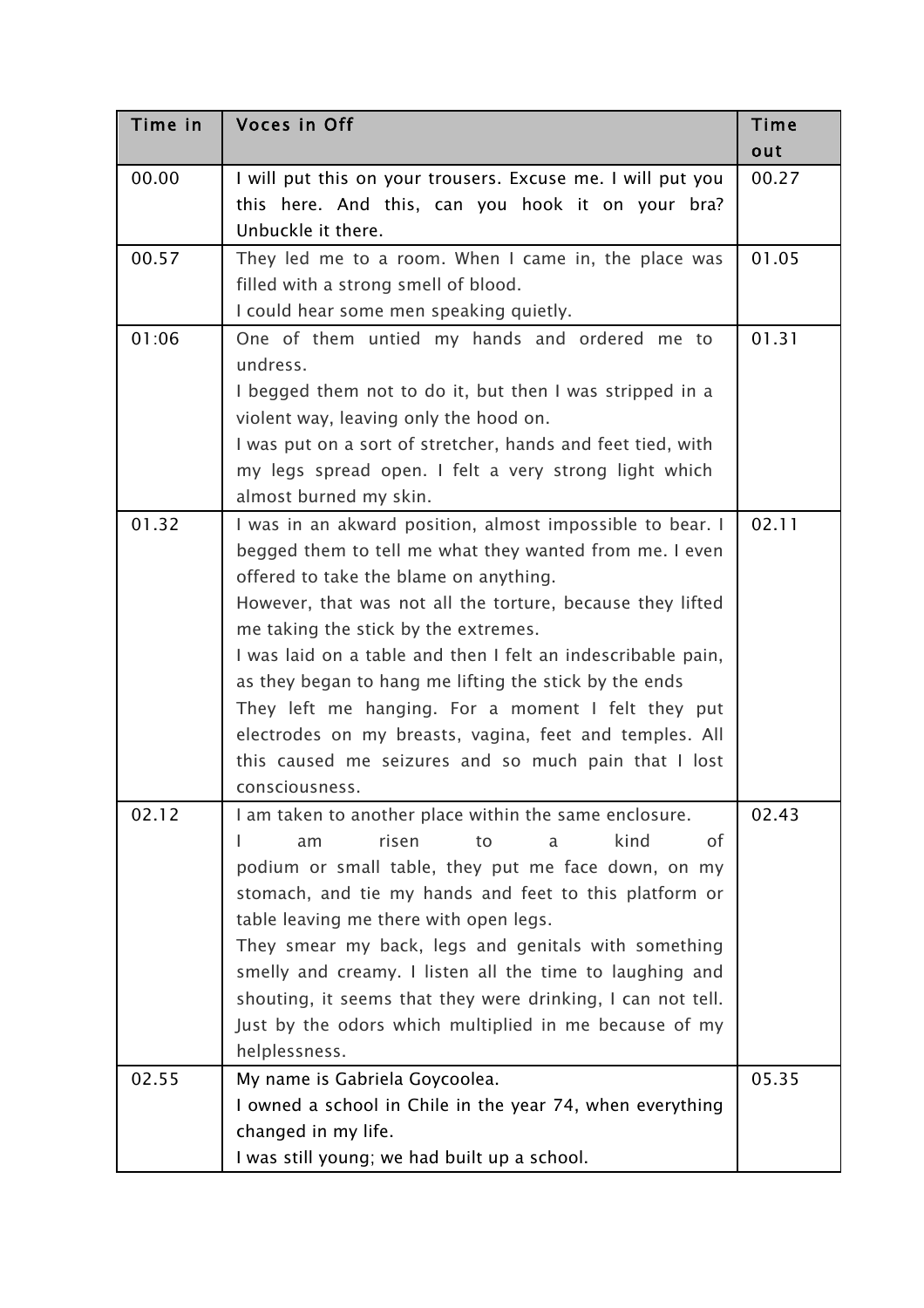|       | Actually, the school had been set up by my sister- in-law   |       |
|-------|-------------------------------------------------------------|-------|
|       | and I started working with her after my first daughter was  |       |
|       | born. I was fresh out of college.                           |       |
|       | This school was growing little by little. It was a familiar |       |
|       | school in Ñuñoa.                                            |       |
|       | The name was Melrose School and my sister- in - law had     |       |
|       | created it with a friend of hers.                           |       |
|       | I was in charge of the school from 1969 until 1974. We      |       |
|       | also used it as our home.                                   |       |
|       | My husband and our four children lived in a wing of the     |       |
|       | school.                                                     |       |
|       | It was full of foreign children: Bolivian, Brazilian, and   |       |
|       | Uruguayan, people who had problems in their country and     |       |
|       | Chile we<br>had the<br>Popular Unity (socialist<br>in<br>as |       |
|       | government), some people had moved to live there.           |       |
|       | When the coup d'état came, I felt very committed to         |       |
|       | helping these foreign families of the school because they   |       |
|       | were in danger and there was a New Zealand family, which    |       |
|       | had several children at school.                             |       |
|       | They helped me to take people away to churches and          |       |
|       | several other safe places.                                  |       |
|       | She drove a car with a diplomatic plate number.             |       |
|       | So we could move more smoothly and take these people        |       |
|       | and their children away; many were toddlers.                |       |
| 05.36 | They applied on me various forms of torture: the current    | 05.45 |
|       | grid, shocks, injection drugs, which made me lose control   |       |
|       | of my thoughts. I was interrogated by a woman that          |       |
|       | treated me in a rude way.                                   |       |
| 05.46 | They made me listen to recordings that had children         | 05.56 |
|       | cries. They told me they were my children.                  |       |
|       | I remember that all the time. I didn't feel pain, just      |       |
|       | terror.                                                     |       |
| 05.57 | The torturers raped me many times, and they sexually        | 06.19 |
|       | touched me and insulted me, and forced me to have oral      |       |
|       | sex with them.                                              |       |
|       | I was cut with knives; once they cut the top layers of my   |       |
|       | stomach with a knife, and I lost much blood. They also      |       |
|       | cut my ears. I still have the scars.                        |       |
| 06.20 | I woke up at the hospital and I asked the doctor what       | 06.38 |
|       | was wrong with me. "You had a two month pregnancy,          |       |
|       | my child", responded the doctor. And he added that I        |       |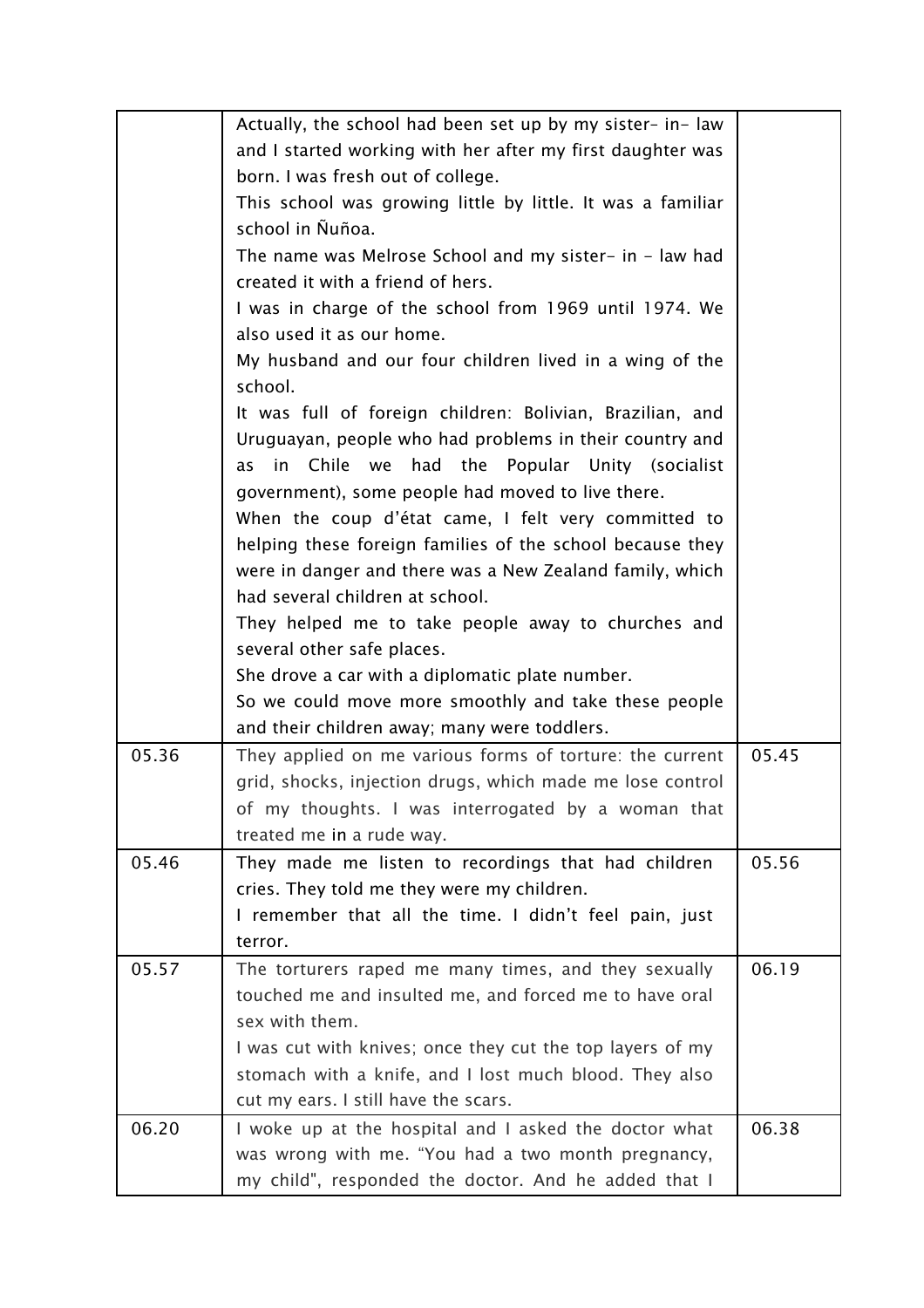|       | had a semi-paralysis that put in danger my heart. He                                                           |       |
|-------|----------------------------------------------------------------------------------------------------------------|-------|
|       | added that everything was over and that he would give                                                          |       |
|       | me a treatment.                                                                                                |       |
| 06.39 | In 1974 we were visited by the Air Force.                                                                      | 08.49 |
|       | They came at night. We had helped a former student of                                                          |       |
|       | the school who was in trouble.                                                                                 |       |
|       | We were hosting her for a few days at the school as well                                                       |       |
|       | as her partner.                                                                                                |       |
|       | He was being followed by the secret police, the CNI, the                                                       |       |
|       | DINA, I don't know, but he was being sought.                                                                   |       |
|       | My four children were very young.                                                                              |       |
|       | My oldest daughter was eleven years old and the                                                                |       |
|       | youngest, seven. The children had already gone to bed                                                          |       |
|       | and it was about ten at night.                                                                                 |       |
|       | I had arrived home very tired that day.                                                                        |       |
|       | I asked them to go to bed and I went to my bedroom.                                                            |       |
|       | And suddenly I was getting ready to go to bed when I                                                           |       |
|       | heard a noise I had never Heard before. I don't know                                                           |       |
|       | like an earthquake, a terrible thing.                                                                          |       |
|       | And then I feel the cries of the children who say, "Mom,                                                       |       |
|       | the soldiers".                                                                                                 |       |
|       | They had them on the floor. My youngest daughter was                                                           |       |
|       | being pointed at by a machine gun. My oldest daughter                                                          |       |
|       | was saying: "Please, do not!", and my son yelled: "Please                                                      |       |
|       | do not kill my dog" because the dog barked a lot,                                                              |       |
|       | outside.                                                                                                       |       |
|       | I was accused of helping the MIR (Revolutionary Left                                                           |       |
|       | Movement) and arrested.                                                                                        |       |
| 08.50 | These torture sessions were accompanied later with an                                                          | 09.22 |
|       | interview which began in a hypocritical fraternal tone.                                                        |       |
|       | "Madam", the interrogator would tell me: "I'm very sorry                                                       |       |
|       | for what's happening to you. Believe me". "Do you want                                                         |       |
|       | to smoke? Make yourself comfortable. Relax. Nothing<br>will happen to you here". "Please tell me: Who was your |       |
|       | link?" "In what houses did you meet?" "Who were the                                                            |       |
|       | members of the political commission?" "What does so-                                                           |       |
|       | and- so do? Where is this other one? Where do you print                                                        |       |
|       | the flyers? How do you get the money?"                                                                         |       |
| 09.23 | They started again the interrogation process. This time,                                                       | 09.53 |
|       | they told me that I was connected to the lie detector                                                          |       |
|       | machine.                                                                                                       |       |
|       |                                                                                                                |       |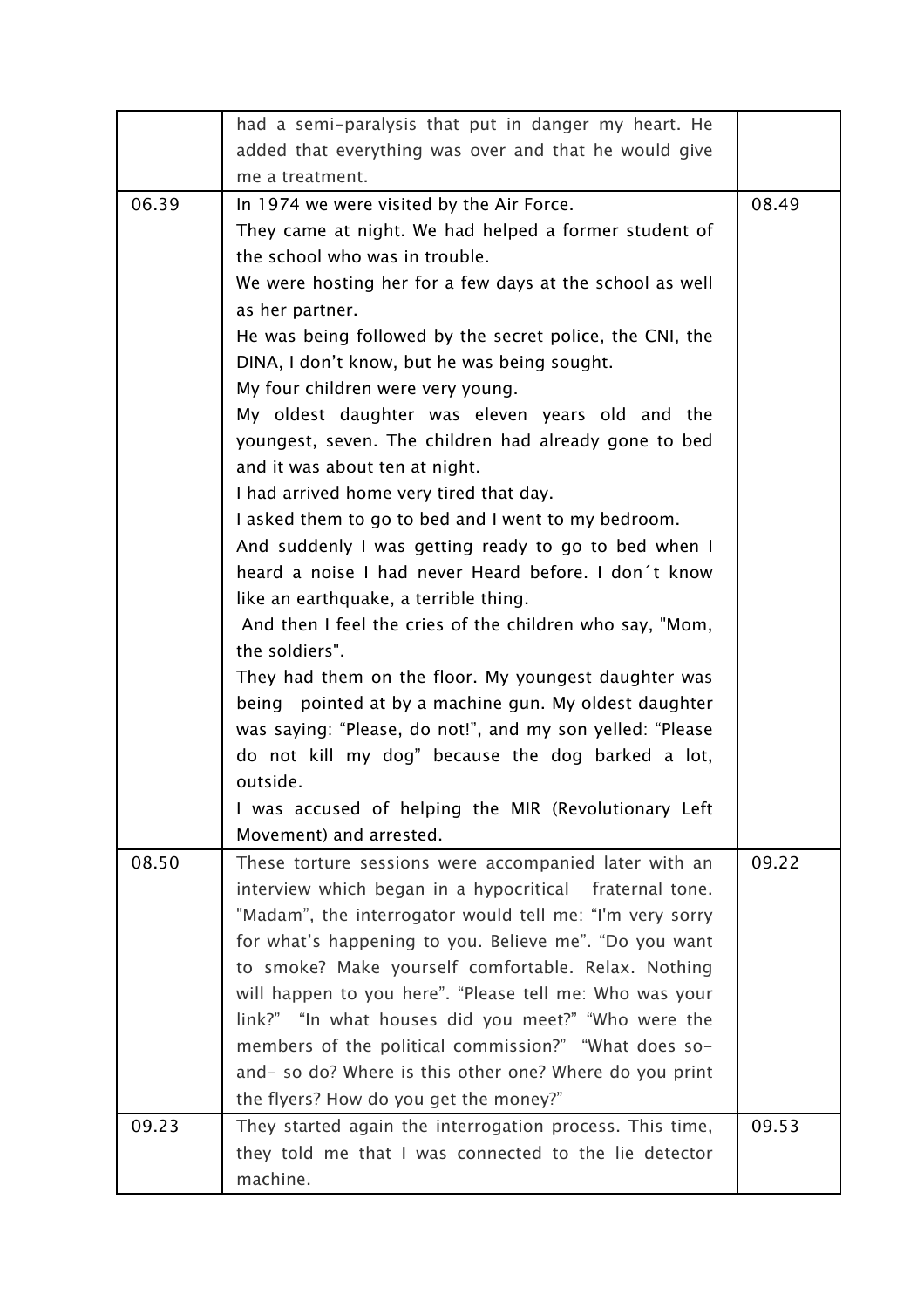|       | At each of my answers a nasty sound went out of the<br>machine. And every time they were telling me that I was<br>lying. The nasty sound was like hell to me. It was<br>followed by bumps and electric charges. When I was<br>almost unconscious they lifted the hood to my nose,<br>they put a glass in my mouth and made me swallow a<br>liquid.                                                                                                                                                                                                                                                                                                                                                                                                                                                                                                                                                                                                                                                                                      |       |
|-------|-----------------------------------------------------------------------------------------------------------------------------------------------------------------------------------------------------------------------------------------------------------------------------------------------------------------------------------------------------------------------------------------------------------------------------------------------------------------------------------------------------------------------------------------------------------------------------------------------------------------------------------------------------------------------------------------------------------------------------------------------------------------------------------------------------------------------------------------------------------------------------------------------------------------------------------------------------------------------------------------------------------------------------------------|-------|
| 09.54 | Actually, when I left the Air Force and I had to leave Chile<br>something happened to my youngest daughter, who was<br>very young. And I thought it was important to try to<br>forget and also that they could forget. In fact, I knew that<br>I would not forget but I didn't want them to bear a<br>grudge.<br>We were living in a small apartment in Rio de Janeiro,<br>which had a beautiful view of Botafogo Bay. My daughter<br>looking out the window at night. She was<br>was<br>concentrated, deep in thought. It caught my attention. I<br>went up and asked her what she was thinking about. She<br>looked at me, very serious and said: "I'm thinking that<br>grow up I'm going to kill Pinochet."<br>when I<br>Those things said by a little child with such conviction<br>gave food for thought.<br>Nowadays, we wonder, as a family why in all these years<br>have never sat at a table to talk. Now, lately, we<br>we<br>have done it and we have openly talked about the<br>experience, but we had not done it before. | 12.01 |
| 12.02 | Afterwards they took me to another place. It was a small<br>room with various individuals. Two of them undressed<br>me and tied up my feet and hands to a bench like the<br>type you find in parks.                                                                                                                                                                                                                                                                                                                                                                                                                                                                                                                                                                                                                                                                                                                                                                                                                                     | 12.18 |
| 12.19 | the<br>hit<br>the<br>During<br>interrogation<br>she<br>in.<br>me<br>back at the level of the kidneys, forced me to get their<br>hands<br>on<br>some<br>keys that had electricity, which caused me seizures in all<br>my body, if I refused to take them. I was cruelly beaten:<br>Practically they did not let me sleep and they frightened<br>me saying that I would rot in jail. At every negative<br>answer they gave me an electric charge which each time<br>was decreasing my capacity to deny the charges they had<br>on me.                                                                                                                                                                                                                                                                                                                                                                                                                                                                                                     | 12.49 |